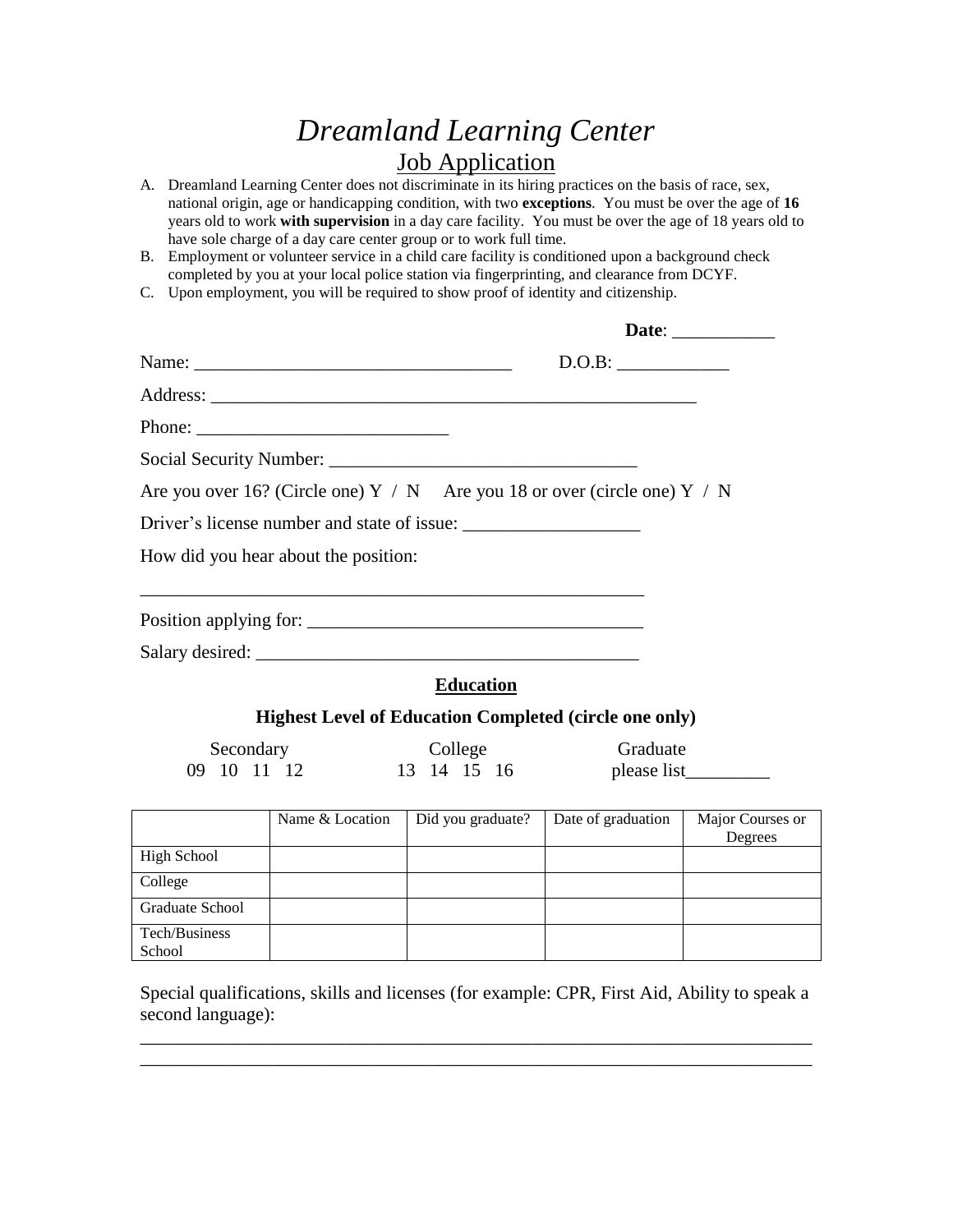| China Care Worn Enperience of Analysine |                   |                           |                         |  |                                 |    |   |
|-----------------------------------------|-------------------|---------------------------|-------------------------|--|---------------------------------|----|---|
|                                         | <b>Years of</b>   | <b>Rank Preference to</b> |                         |  | Circle one: Part-Time Full-Time |    |   |
|                                         | <b>Experience</b> | work with $(1-5)$         |                         |  |                                 |    |   |
|                                         |                   | being the LOWEST          | Date available to work: |  |                                 |    |   |
| $0 - 2$                                 |                   |                           | Days Hours/ Available   |  |                                 |    |   |
| (toddlers)                              |                   |                           |                         |  |                                 |    |   |
| $3 - 5$                                 |                   |                           |                         |  |                                 |    |   |
| (preschool/k)                           |                   |                           | M                       |  | W                               | Th | F |
| School Age                              |                   |                           |                         |  |                                 |    |   |
|                                         |                   |                           |                         |  |                                 |    |   |
|                                         |                   |                           |                         |  |                                 |    |   |

#### **Child Care Work Experience/Availability**

#### **Employment Record:**

(List with most recent employment first)

### **\*\*\*If you provide a resume, you need only complete the rate of pay section.**

| Dates                     | Name, Address,      | Name of      | Rate of Pay                                       | Reason for |
|---------------------------|---------------------|--------------|---------------------------------------------------|------------|
| (including month          | <b>Phone Number</b> | Supervisor & |                                                   | Leaving    |
| & year)                   | of Employer         | Your title   |                                                   |            |
| From:                     |                     |              | <b>Starting</b>                                   |            |
|                           |                     |              | $\frac{1}{2}$<br>perr                             |            |
|                           |                     |              |                                                   |            |
| To:                       |                     |              | Final                                             |            |
|                           |                     |              | \$<br>per                                         |            |
| Describe major            |                     |              |                                                   |            |
| duties:                   |                     |              |                                                   |            |
|                           |                     |              |                                                   |            |
|                           |                     |              |                                                   |            |
| Dates                     |                     |              |                                                   |            |
| (including month          |                     |              |                                                   |            |
| & year)                   |                     |              |                                                   |            |
| From:                     |                     |              | <b>Starting</b>                                   |            |
|                           |                     |              | $\frac{\$ {S_{\dots}}}{\pi} per $\frac{\pi}{\pi}$ |            |
|                           |                     |              |                                                   |            |
| To:                       |                     |              | Final                                             |            |
|                           |                     |              | \$<br>per                                         |            |
| Describe major<br>duties: |                     |              |                                                   |            |
|                           |                     |              |                                                   |            |
| Dates                     |                     |              |                                                   |            |
| (including month          |                     |              |                                                   |            |
| & year)                   |                     |              |                                                   |            |
| From:                     |                     |              | Starting                                          |            |
|                           |                     |              | \$<br>perr                                        |            |
|                           |                     |              |                                                   |            |
| To:                       |                     |              | Final                                             |            |
|                           |                     |              | \$<br>per                                         |            |
| Describe major            |                     |              |                                                   |            |
| duties:                   |                     |              |                                                   |            |
|                           |                     |              |                                                   |            |

May we contact the employers listed above? (circle one)  $Y / N$ If not, please indicate which one/s you do not wish us to contact\_\_\_\_\_\_\_\_\_\_\_\_\_\_\_\_\_\_\_\_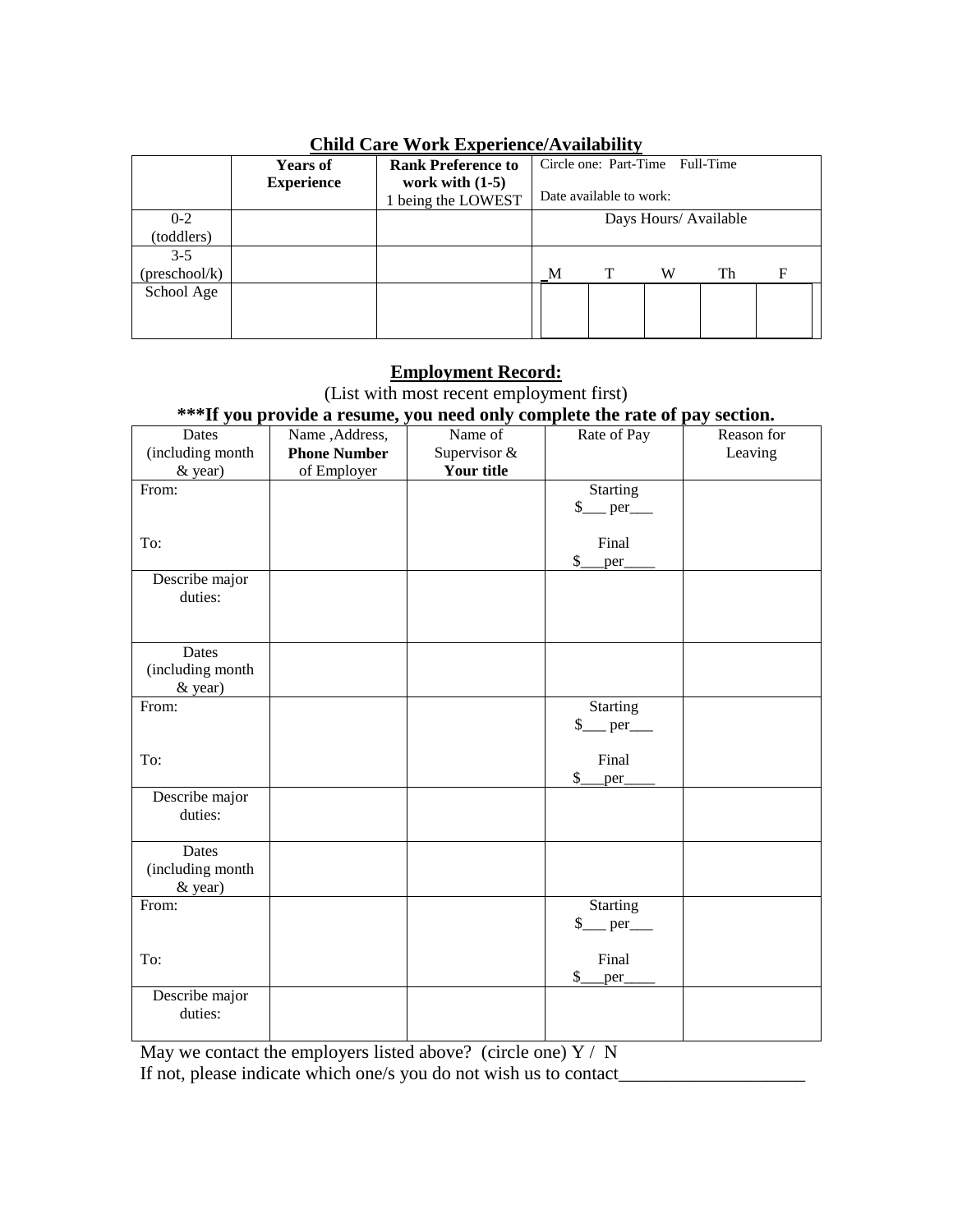### **WORK References (must have at least 3)**

\_\_\_\_\_\_\_\_\_\_\_\_\_\_\_\_\_\_\_\_\_\_\_\_\_\_\_\_\_\_\_\_\_\_\_\_\_\_\_\_\_\_\_\_\_\_\_\_\_\_\_\_\_\_\_\_\_\_\_\_\_\_\_\_\_\_\_\_\_\_\_\_

| Name | Telephone # | Title/Relationship |
|------|-------------|--------------------|
|      |             |                    |
|      |             |                    |
|      |             |                    |
|      |             |                    |
|      |             |                    |

Have you ever been convicted of a crime? \_\_\_\_\_\_\_\_\_\_\_\_\_\_

If yes, please explain? (attach an additional sheet if necessary)

|         | Are you aware of any reason that makes you ineligible to work in the state of Rhode |  |  |
|---------|-------------------------------------------------------------------------------------|--|--|
| Island? |                                                                                     |  |  |

\_\_\_\_\_\_\_\_\_\_\_\_\_\_\_\_\_\_\_\_\_\_\_\_\_\_\_\_\_\_\_\_\_\_\_\_\_\_\_\_\_\_\_\_\_\_\_\_\_\_\_\_\_\_\_\_\_\_\_\_\_\_\_\_\_

Are you legally entitled to work in the United States? \_\_\_\_\_\_\_\_

I certify that my application and all attachments are true and complete to the best of my knowledge. I understand that any incorrect, incomplete or false statements or information furnished by me may at the discretion of Dreamland Learning Center, disqualify me from employment, or cause my immediate dismissal. I hereby authorize Dreamland Learning Center to make a thorough investigation into my past employment and activities. I release from all liability Dreamland Learning Center, former employers, or any persons supplying such information. The language in this application is not intended to create, nor is it to be construed to constitute, a contract of employment.

\_\_\_\_\_\_\_\_\_\_\_\_\_\_\_\_\_\_\_\_\_\_\_\_\_\_\_\_\_\_\_\_\_ \_\_\_\_\_\_\_\_\_\_\_\_\_\_\_\_

Signature of Applicant Date